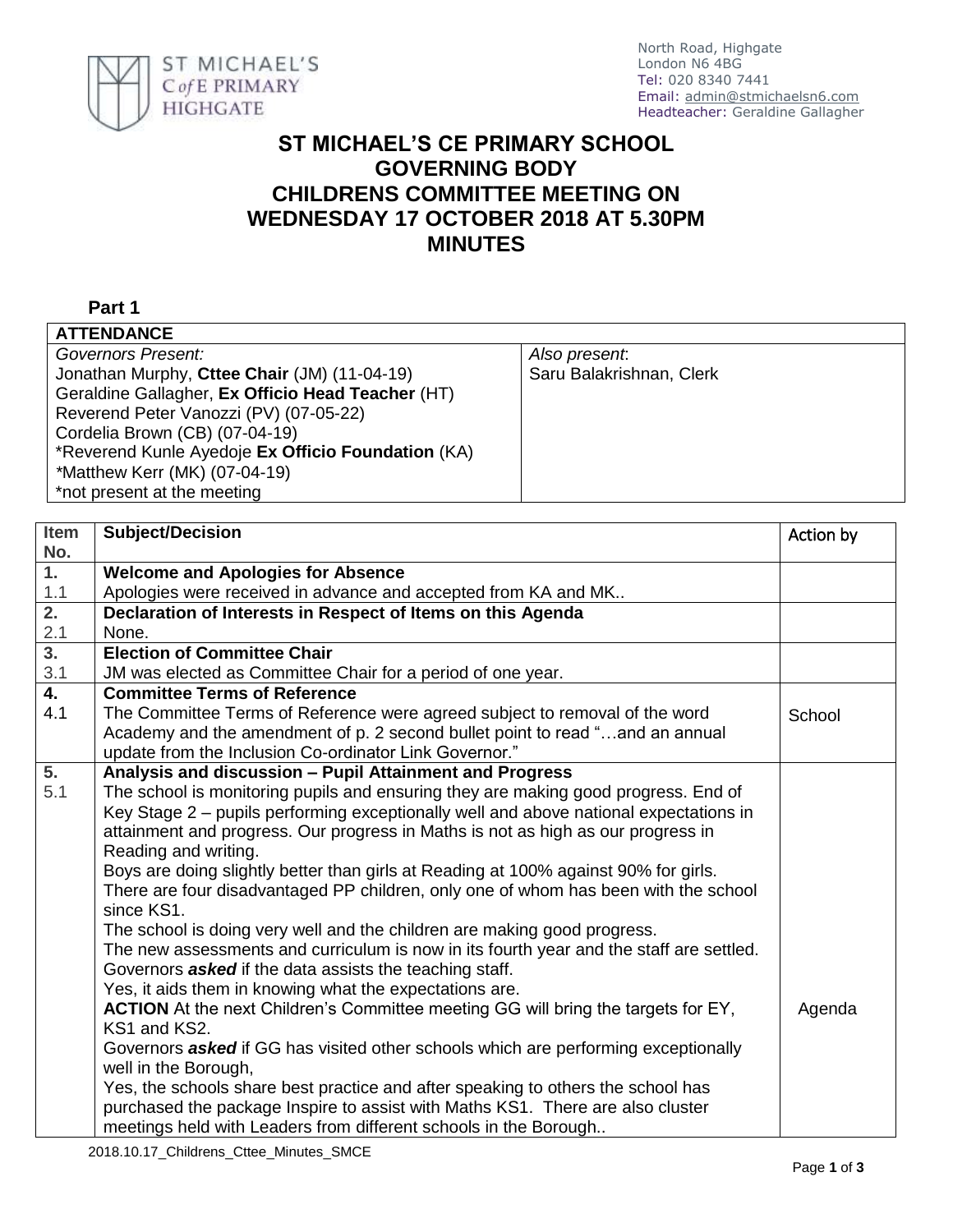

North Road, Highgate London N6 4BG Tel: 020 8340 7441 Email: [admin@stmichaelsn6.com](mailto:admin@stmichaelsn6.com) Headteacher: Geraldine Gallagher

| $\overline{6}$ .  | Pay and Performance Management - update                                                 |              |
|-------------------|-----------------------------------------------------------------------------------------|--------------|
| 6.1               | GG gave Governors a breakdown of staff members against pay grade groups.                |              |
|                   | There are five members of staff on the Main Pay Scale 1,2 and 3.                        |              |
|                   | There are four members of staff on the Main Pay Scale 4, 5 and 6.                       |              |
|                   | There are seven members of staff on the Upper Pay Scale with three of them being part   |              |
|                   | time.                                                                                   |              |
| 7.                | Staffing - update                                                                       |              |
| 7.1               | The Staff List was circulated to Governors at the meeting.                              |              |
|                   | There is currently an internal advert for Phase Leaders, which is an action against the |              |
|                   | LIP. The interviews will be held in November and it would be helpful if a Governor from |              |
|                   | this Committee could be on the Interview Panel. ACTION Committee members to notify      |              |
|                   | GG of their availability to be on the Interview Panel once the dates have been          | <b>Cttee</b> |
|                   | confirmed.                                                                              |              |
|                   | ACTION Staff development to be considered at the next Committee meeting.                | Agenda       |
| 8.                | <b>Staff Training - update</b>                                                          |              |
| 8.1               | Staff training for the forthcoming year has been planned for and links with the LIP.    |              |
|                   | There are two teachers in Y1 and Y2 who have five days' training planned for Inspire    |              |
|                   | Maths.                                                                                  |              |
|                   | The school has bought into Inspire which comes with a training package.                 |              |
|                   | There is a focus on Mastery in all areas.                                               |              |
|                   | The Science Leader and another KS2 Teacher attended training today.                     |              |
|                   | The Maths Lead will be undertaking training in Maths Mastery.                           |              |
|                   | The KS2 Art Teacher will be attending training in Art.                                  |              |
|                   | GG will be attending Ofsted Curriculum workshop.                                        |              |
|                   | The school has bought into the training package for NQTs provided by Coldfall.          |              |
|                   | Governors asked if presentations could be reintroduced to these meetings such as        |              |
|                   | Maths Mastery.                                                                          |              |
|                   | GG advised that the school will be giving presentations to parents one evening, date to |              |
|                   | be confirmed, and that Governors would be welcome to attend.                            |              |
|                   | ACTION Governors to notify GG of areas that they would be interested in.                | Governors    |
|                   | GG will arrange for the Computing Lead to give a presentation to Governors on how the   | GG           |
|                   | school is using iPads and Interactive Boards.                                           |              |
| 9.                | Agree timetable and responsibilities for review of policies                             |              |
| 9.1               | Governors reviewed and AGREED the Policies timetable.                                   |              |
| 10.               | <b>Any Other Business</b>                                                               |              |
| 10.1              | None.                                                                                   |              |
| $\overline{11}$ . | <b>Date of Next Meeting</b>                                                             |              |
| 11.1              | Wednesday, 14 November 2018 at 5.30pm                                                   |              |

## **Part 1 of the meeting ended at 6.25pm**

**Signed Chair……………………………………………………..Date…………………………………………….**